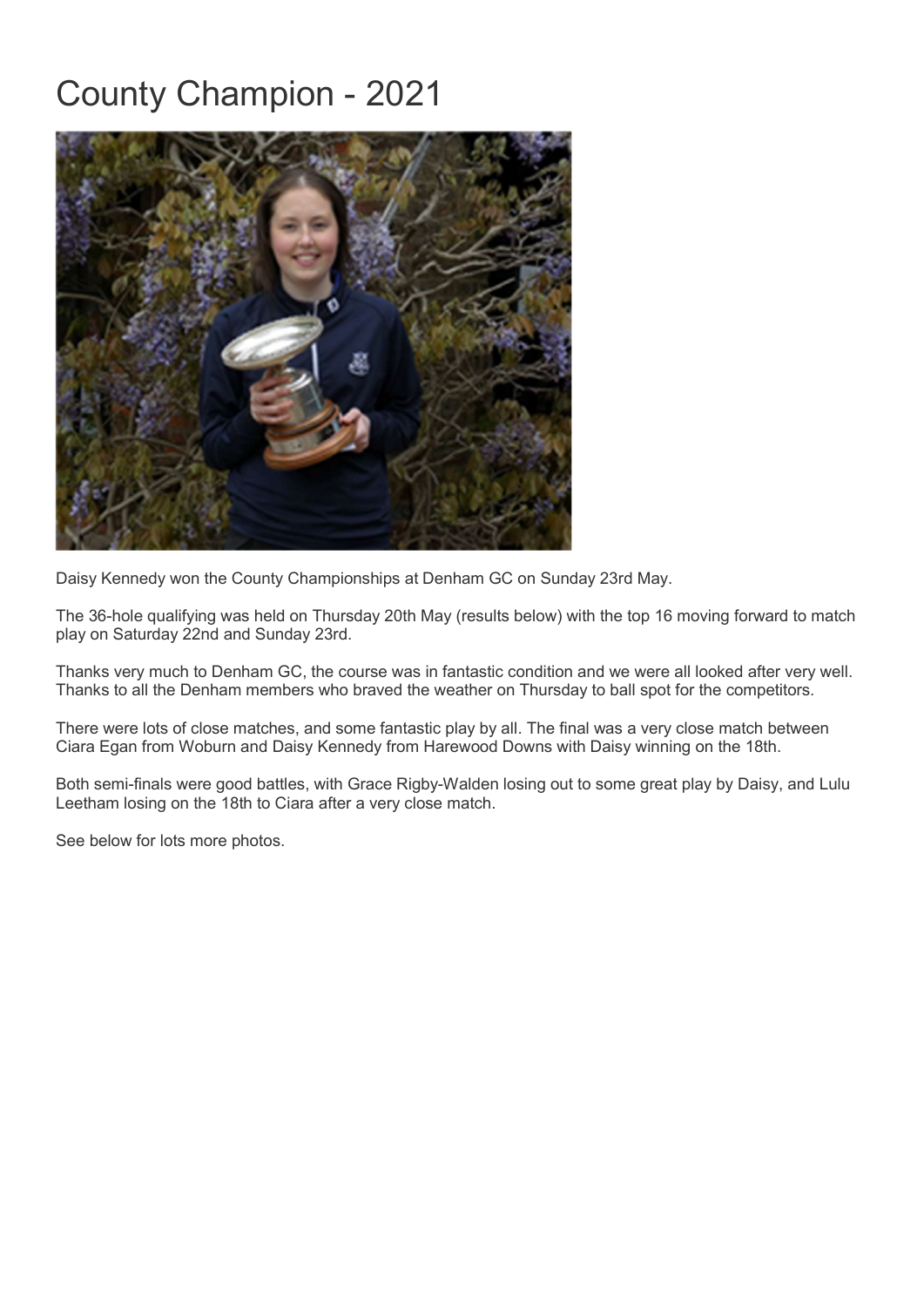## County Championships Matchplay

| Round of 16                                                      | <b>Quarter Final</b>                                     | <b>Semi-Final</b>                                      | Final                                                | Champion                                            |
|------------------------------------------------------------------|----------------------------------------------------------|--------------------------------------------------------|------------------------------------------------------|-----------------------------------------------------|
| Lily Robinson [1] (Woburn)<br>Georgia Lloyd [16]<br>(Buckingham) | Lily Robinson [1]<br>(Woburn)<br>5 & 3                   | Daisy Kennedy [8]<br>(Harewood Downs)<br>4 & 2         | Daisy Kennedy<br>[8]<br>(Harewood<br>Downs)<br>5 & 3 | Daisy Kennedy<br>[8]<br>(Harewood<br>Downs)<br>1 Up |
| Daisy Kennedy [8]<br>(Harewood Downs)                            | Daisy Kennedy [8]<br>(Harewood Downs)<br>3 & 2           |                                                        |                                                      |                                                     |
| Amelia Curtis [9]<br>(Stoke Park)                                |                                                          |                                                        |                                                      |                                                     |
| Grace Rigby-Walden [12]<br>(Gerrards Cross)                      | Grace Rigby-Walden<br>$[12]$<br>(Gerrards Cross)<br>2 Up | Grace Rigby-<br>Walden [12]<br>(Gerrards Cross)<br>281 |                                                      |                                                     |
| Ella Butteriss [5]<br>(Beaconsfield)                             |                                                          |                                                        |                                                      |                                                     |
| Anna Symons [13]<br>(Harleyford)                                 | Olivia Lee [4]<br>(Gerrards Cross)<br>5 & 3              |                                                        |                                                      |                                                     |
| Olivia Lee [4]<br>(Gerrards Cross)                               |                                                          |                                                        |                                                      |                                                     |
| Alice Kozlowski [3]<br>(Ellesborough)                            | Alice Kozlowski [3]<br>(Ellesborough)<br>2 & 1           | Ciara Egan [6]<br>(Woburn)<br>Won on 19th              | Ciara Egan [6]<br>(Woburn)<br>1 Up                   |                                                     |
| Sally Richards [14]<br>(Denham)                                  |                                                          |                                                        |                                                      |                                                     |
| Ciara Egan [6]<br>(Woburn)                                       | Ciara Egan [6]<br>(Woburn)<br>4 & 3                      |                                                        |                                                      |                                                     |
| Denise Goodacre [11]<br>(Burnham Beeches)                        |                                                          |                                                        |                                                      |                                                     |
| Katie Reid [10]<br>(Stoke Park)                                  | Rachel MacKinlay [7]<br>(Stoke Park)<br>5 & 4            | Lulu Leetham [15]<br>(Buckingham)<br>Won on 20th       |                                                      |                                                     |
| Rachel MacKinlay [7]<br>(Stoke Park)                             |                                                          |                                                        |                                                      |                                                     |
| Lulu Leetham [15]<br>(Buckingham)                                | Lulu Leetham [15]<br>(Buckingham)<br>Won on 20th         |                                                        |                                                      |                                                     |
| Rosie Bee Kim [2]<br>(The Buckinghamshire)                       |                                                          |                                                        |                                                      |                                                     |

[ ] in table above denotes the seeding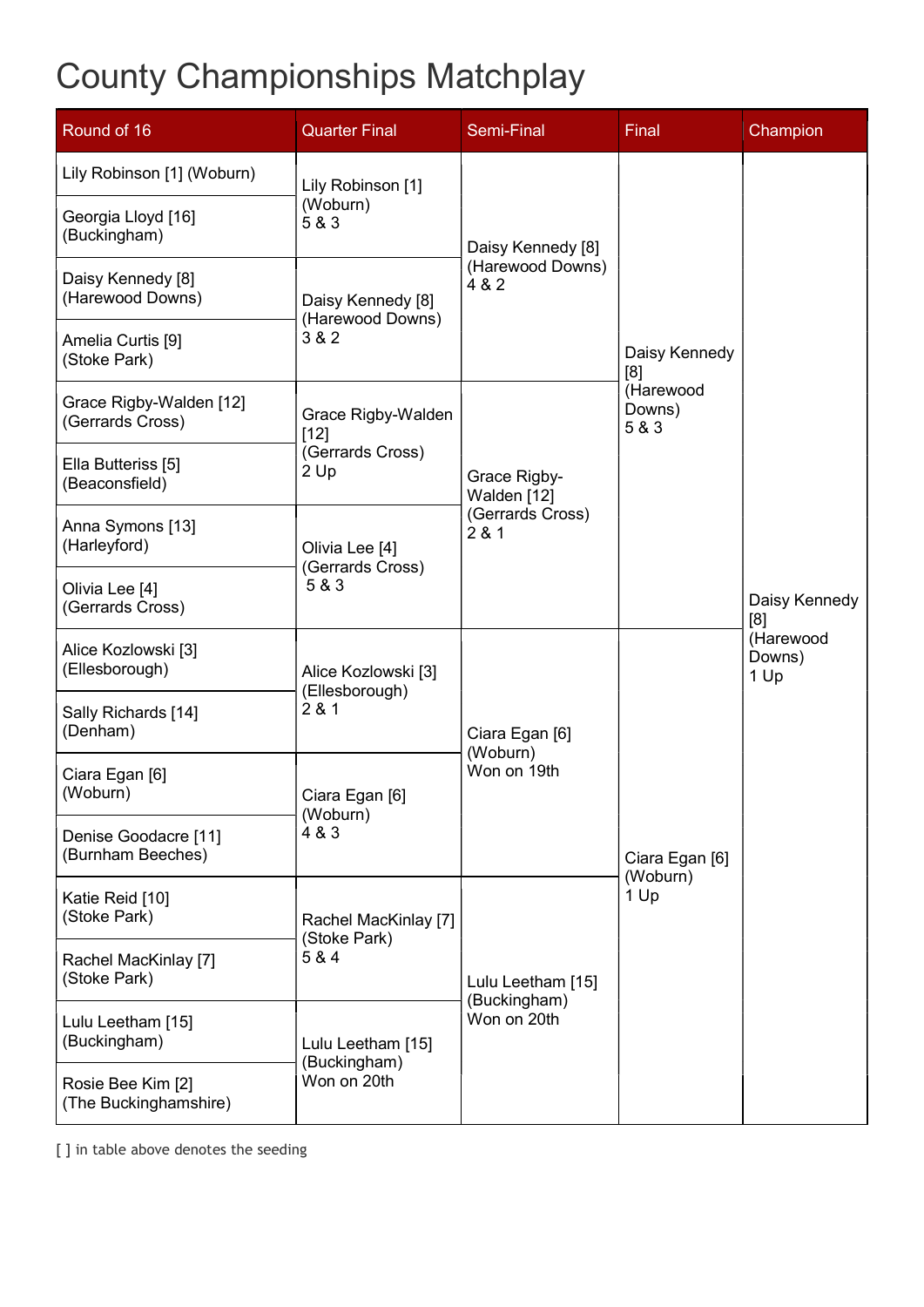## Baxter Bowl - 2021 Intermediates



Intermediate Champions for 2021 were Lily Robinson, Woburn Gross 77 + 72 = 149 and Alice Kozlowski, Ellesborough Gross 75 + 74 = 149

Intermediates - aged between 18 & 24 on 1st January 2021.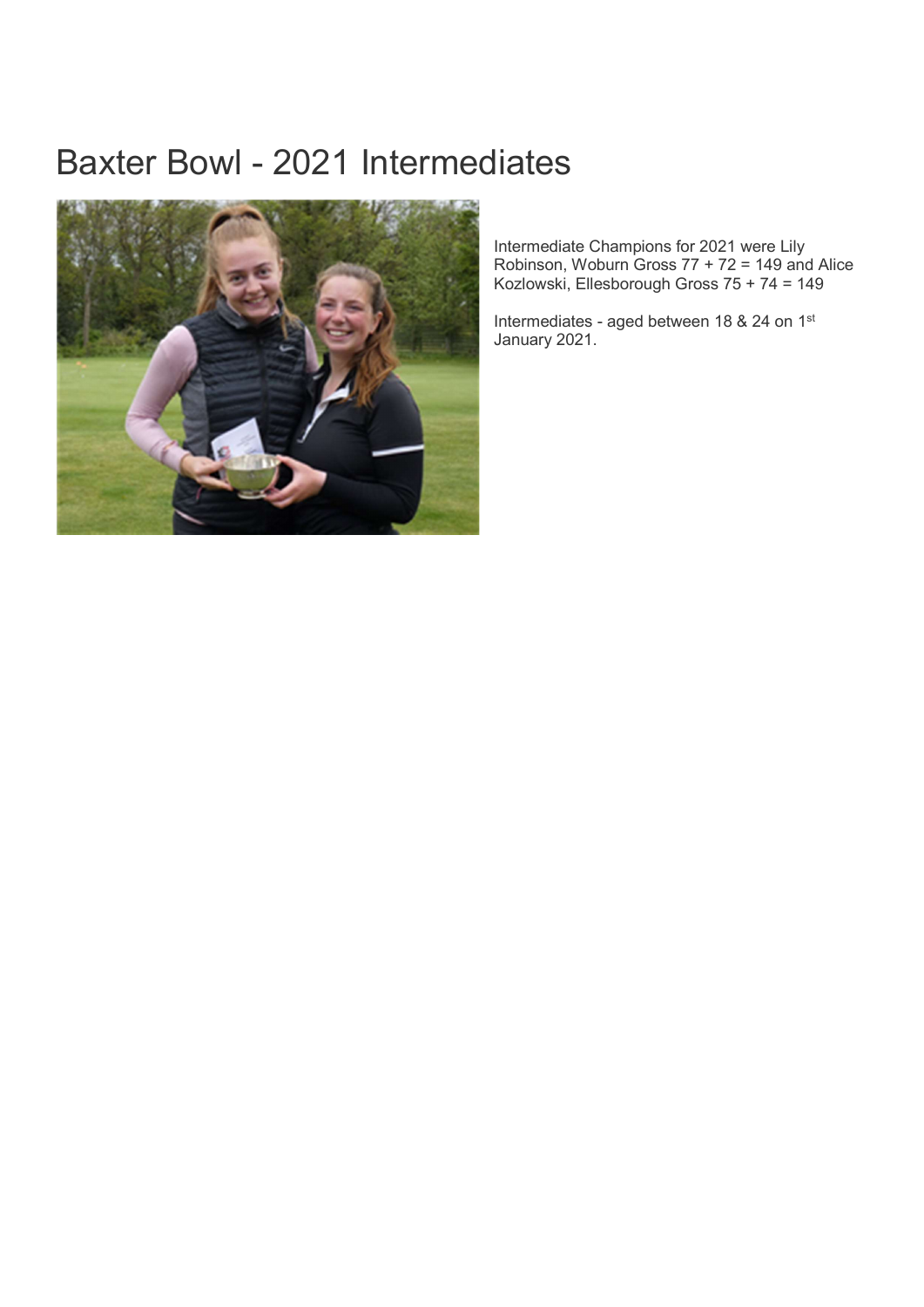## Photographs



County Champion - Daisy Kennedy (Harewood Downs) and Runner-Up - Ciara Egan (Woburn)



County Champion Daisy Kennedy (Harewood Downs) and 1965 County Champion - Barbara Fox (Barbara Dutton) (Denham)



Alison Kennedy, County Champion - Daisy Kennedy